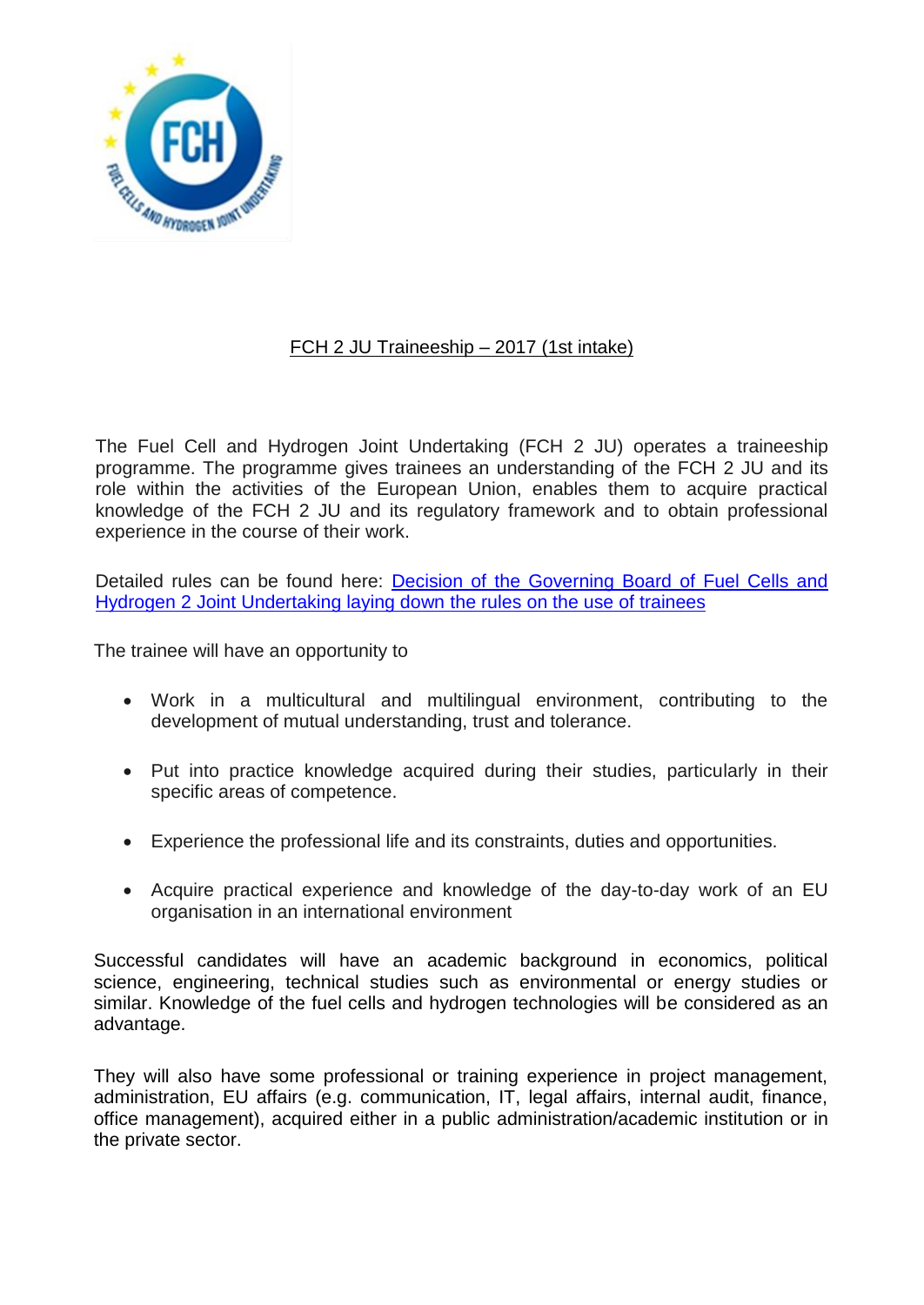Trainees are selected from nationals of the Member States of the European Economic Area (the 28 Member States of the European Union, Iceland, Liechtenstein and Norway)

### **Minimum Requirements:**

Possession of a university degree or equivalent at the time of applying;

An excellent command of oral and written English and one or more other official Union languages (French and /or German advantageous);

Very good interpersonal, communication and team skills.

#### **Grant:**

The FCH 2 JU pays a monthly grant of **EUR 1,122.40** net and may pay a travel allowance to compensate the expenses incurred at the beginning and at the end of the traineeship from the place of residence, which is normally the address provided for correspondence. It is recommended to read carefully the detailed rules applicable.

#### **How to apply:**

The placements are for a period of 3 to 6 months.

Interested candidates should send a motivation letter in English together with their CV in EU format and a copy of their university degree by e-mail to [applications@fch.europa.eu](mailto:applications@fch.europa.eu) at the latest by **18 November 2016.**

#### **Indicative timing**

The present call is to select trainees for intake in the first half of 2017: